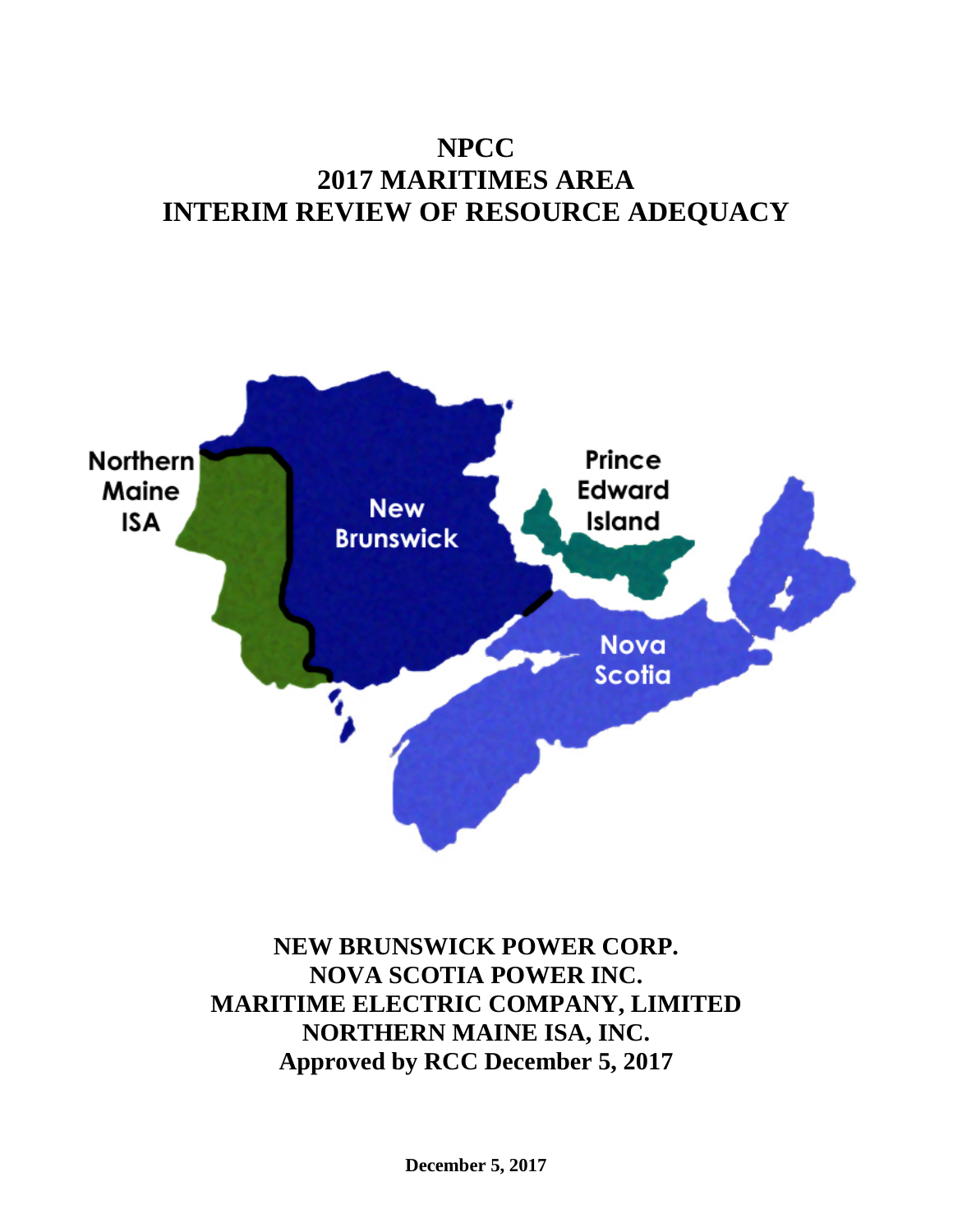This page intentionally left blank.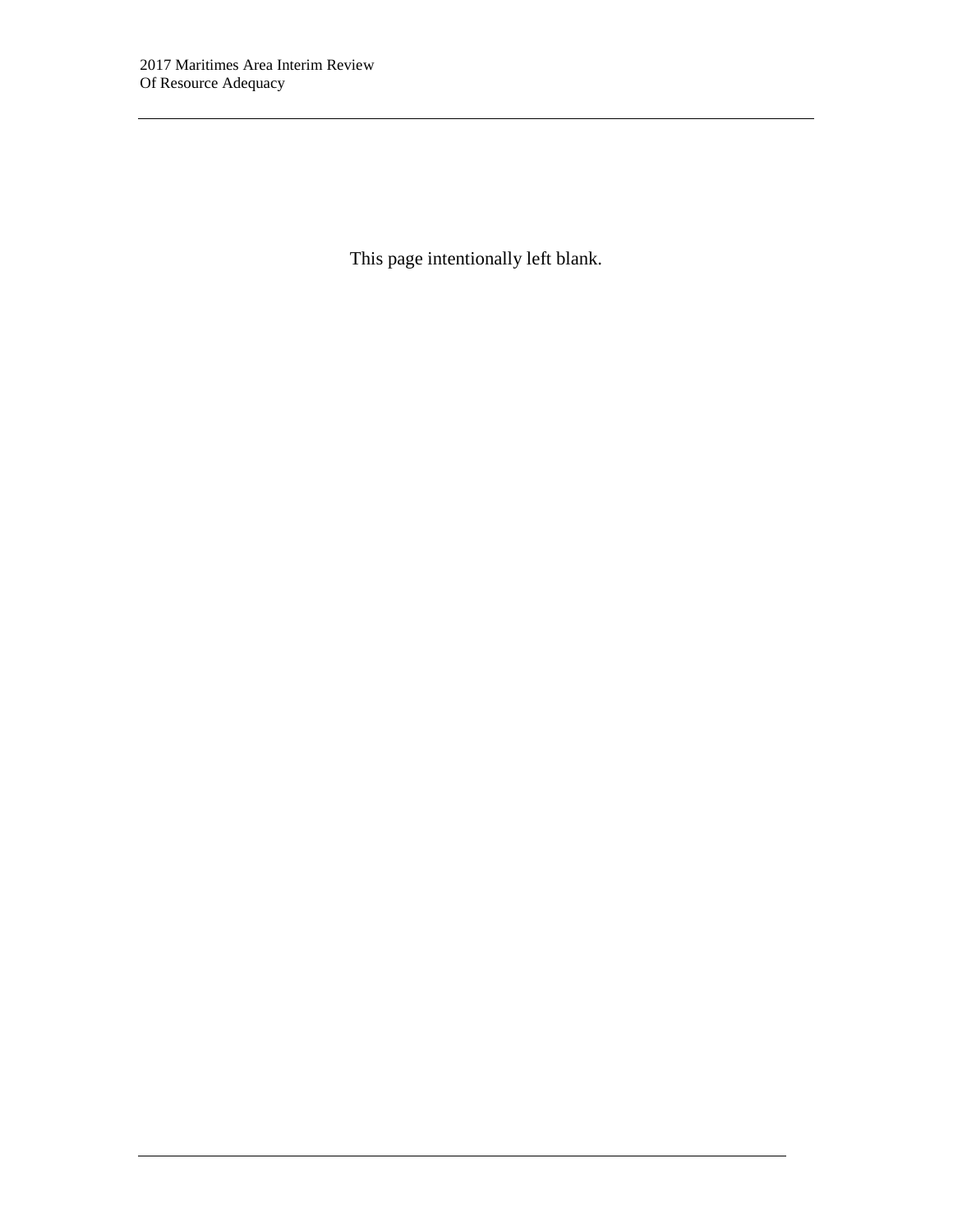# <span id="page-2-0"></span>**EXECUTIVE SUMMARY**

The 2017 Maritimes Area Interim Review of Resource Adequacy (2017 Interim Review), covering the period of January 2018 through December 2021, has been prepared to satisfy the Reliability Assessment Program as established by the Northeast Power Coordinating Council (NPCC). This 2017 Interim Review follows the resource adequacy review guidelines as specified in the *NPCC Regional Reliability Reference Directory #1 Appendix D (Adopted: September 30, 2015)*.

The Maritimes Area will comply with the NPCC resource adequacy criterion that requires a loss of load expectation (LOLE) value of not more than 0.1 days/year for all years of this 2017 Interim Review. A summary of LOLE values for each year of the 2017 Interim Review and the 2016 Maritimes Area Comprehensive Review of Resource Adequacy (2016 Comprehensive Review) is shown in Table 1 below.

<span id="page-2-1"></span>

| <b>MAJOR ASSUMPTIONS</b>             |                                                                                                                                                            |  |  |  |  |
|--------------------------------------|------------------------------------------------------------------------------------------------------------------------------------------------------------|--|--|--|--|
| <b>Load Forecast</b>                 | 2017 (all jurisdictions)                                                                                                                                   |  |  |  |  |
| Load Shape                           | $2011/12$ (all years)                                                                                                                                      |  |  |  |  |
| Resource Adequacy<br>Criterion       | Loss of Load Expectation not more than 0.1 days/year                                                                                                       |  |  |  |  |
| <b>Maritimes Required</b><br>Reserve | 20% of peak firm load                                                                                                                                      |  |  |  |  |
| Interconnection<br><b>Benefits</b>   | 300 MW                                                                                                                                                     |  |  |  |  |
| Area Purchases/Sales                 | Short term external sales of 114 MW, 110 MW and 69<br>MW were modeled for 2019, 2020, 2021 respectively                                                    |  |  |  |  |
| Maritime Link Project                | 153 MW of purchases from Newfoundland to Nova<br>Scotia is forecast for mid-2020 coincident with a<br>planned retirement of a 153 MW Nova Scotia generator |  |  |  |  |

# **Table 1 - Summary of Major Assumptions**

#### **Table 2 - Maritimes Area LOLE Values from 2018 to 2021**

<span id="page-2-2"></span>

| Year | 2017 Interim Review | 2016 Comprehensive Review |
|------|---------------------|---------------------------|
|      | (days/year)         | (days/year)               |
| 2018 | 0.003               | 0.003                     |
| 2019 | 0.004               | 0.003                     |
| 2020 | 0.004               | 0.003                     |
| 2021 | 0.006               | 0.004                     |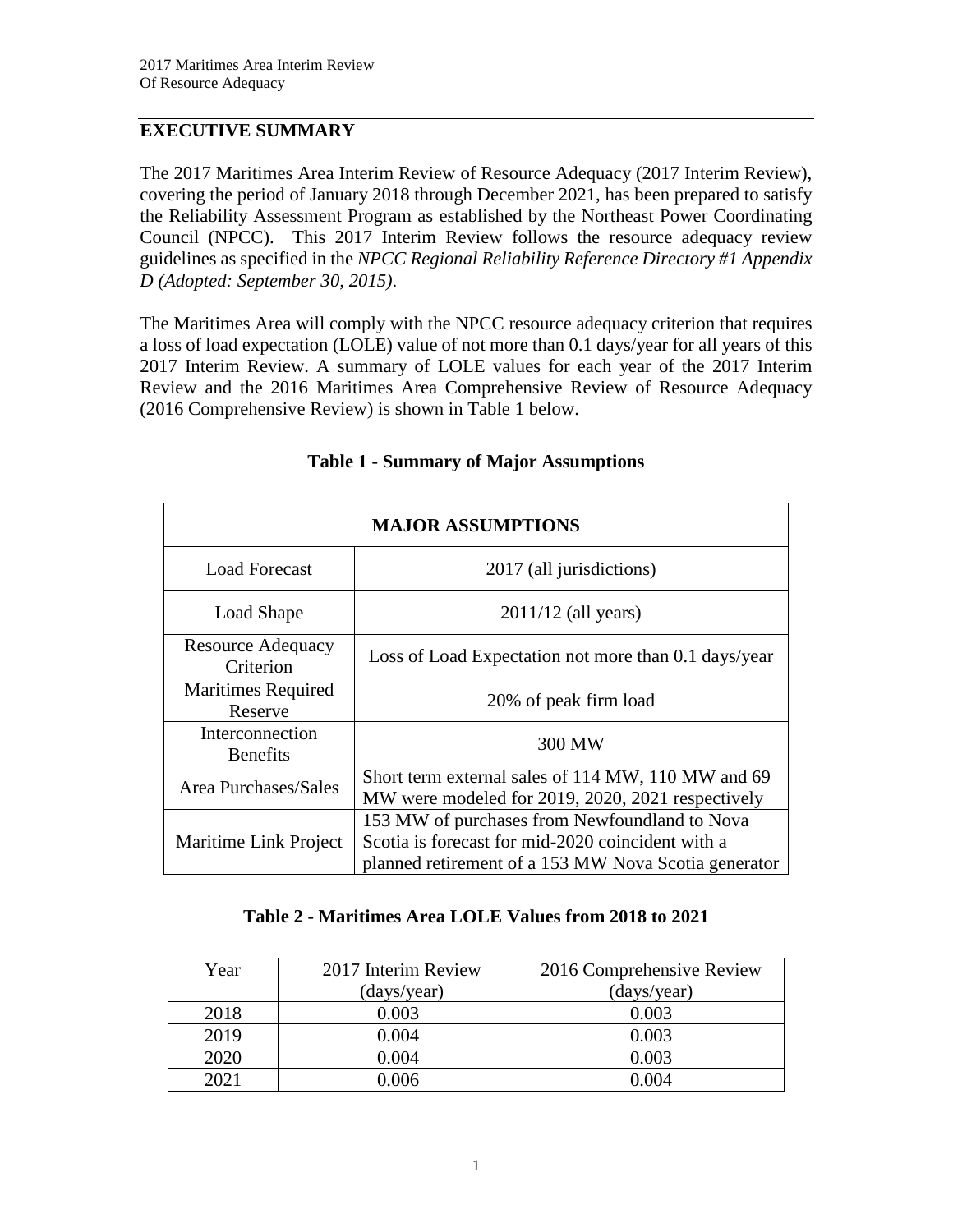Area load and capacity projections from 2018 to 2021 for this 2017 Interim Review are little changed from those projected for the 2016 Comprehensive Review resulting in LOLE values that are practically the same. LOLE results for the 2017 Interim Review were equal for 2018 and only marginally higher from 2019 to 2021 than the 2016 Comprehensive Review results.

There are no changes in this 2017 Interim Review with respect to fuel supplies, transfer capabilities, emergency operating procedures, or market rules.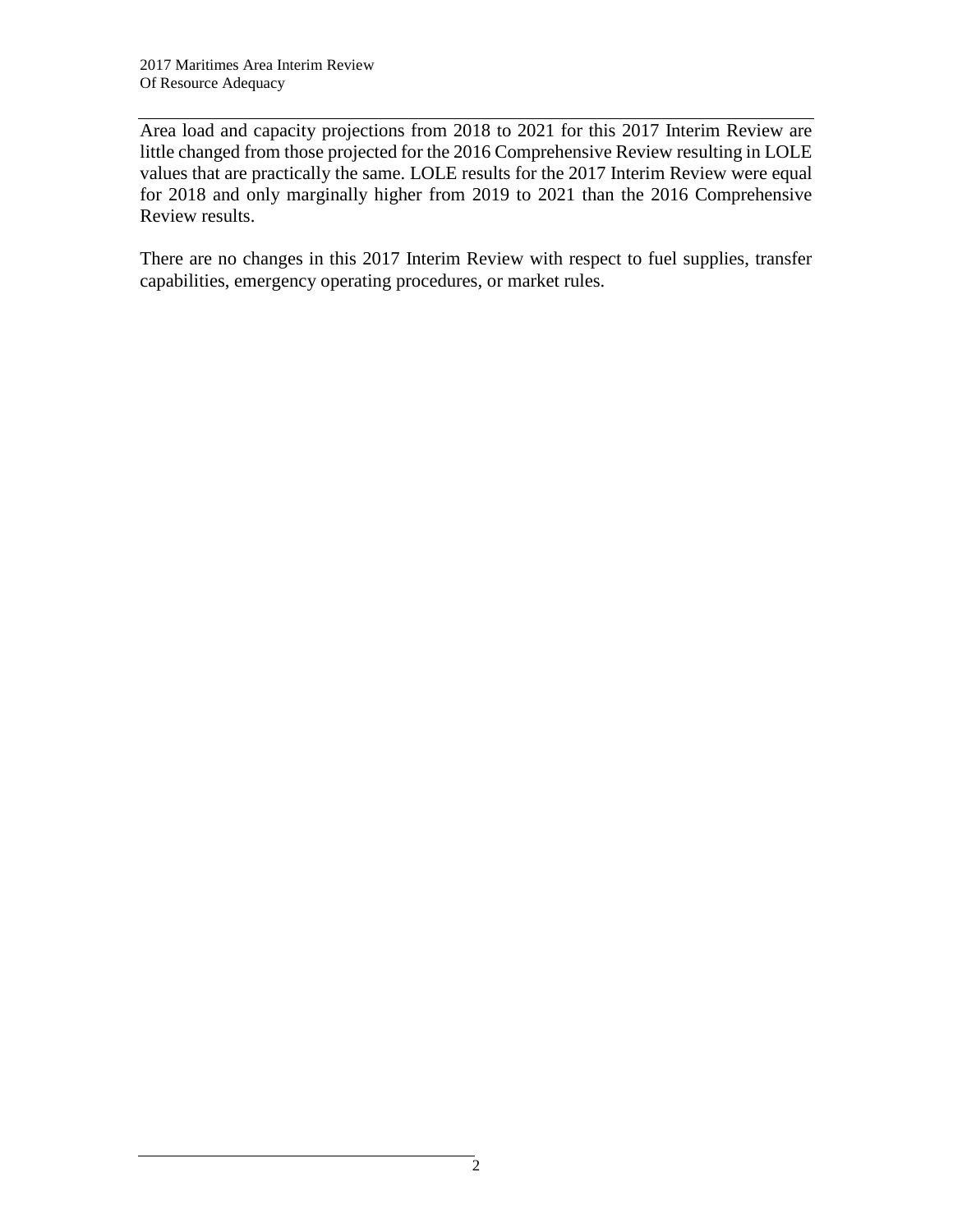# **TABLE OF CONTENTS**

| 3.0 |  |  |
|-----|--|--|
| 4.0 |  |  |
| 5.0 |  |  |

# **LIST OF TABLES**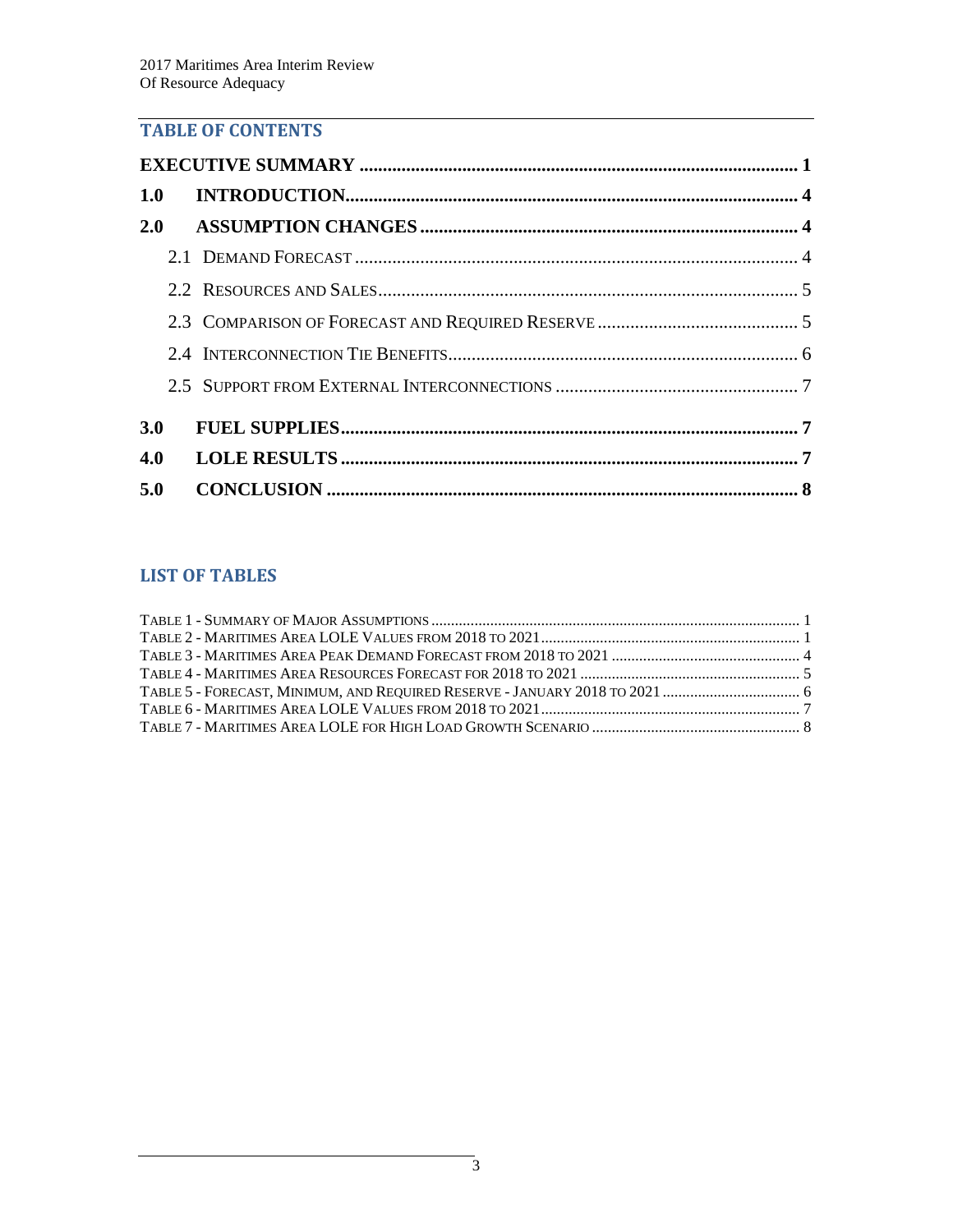# <span id="page-5-0"></span>**1.0 INTRODUCTION**

This 2017 Interim Review is the first update of the 2016 Comprehensive Review approved by the Reliability Coordinating Committee (RCC) on December 6, 2016. The Maritimes Area is a winter peaking area with separate jurisdictions in New Brunswick, Nova Scotia, Prince Edward Island, and Northern Maine. New Brunswick Power Corporation is the Reliability Coordinator for the Maritimes Area, with its system operator functions performed by its Transmission and System Operator division under a regulator approved Standards of Conduct.

# <span id="page-5-1"></span>**2.0 ASSUMPTION CHANGES**

No changes were made in this 2017 Interim Review with respect to fuel supplies, emergency operating procedures, or market rules.

Upgrades to the transmission interface between Prince Edward Island (PEI) and New Brunswick will increase the transfer capability from 222 MW (current value) to 240 MW by 2018 and 300 MW by 2019. These transmission upgrades include

- Two new 138kV 180 MW undersea cables (complete),
- Reconfiguring two existing 138 kV feeders in New Brunswick (complete)
- Construction of a third overhead 138 kV feeder in New Brunswick to PEI (completion in Q4 2017)
- Re-termination of existing 138 kV lines in PEI (completion in Q4 2018)

As a result of this increased transfer capability, plans to mothball 57 MW of oil fired PEI capacity were included in this study.

# <span id="page-5-2"></span>**2.1 Demand Forecast**

The Maritimes Area coincident peak demand is forecast to occur during the month of January each year. Table 2 shows a comparison of the annual peak demands used in this 2017 Interim Review versus the 2016 Comprehensive Review.

| Table 3 - Maritimes Area Peak Demand Forecast from 2018 to 2021 |
|-----------------------------------------------------------------|
|                                                                 |

<span id="page-5-3"></span>

|                                                  |                     | 2016 Comprehensive |            |
|--------------------------------------------------|---------------------|--------------------|------------|
|                                                  | 2017 Interim Review | Review             | Difference |
| Year                                             | (MW)                | (MW)               | (MW)       |
| 2018                                             | 5,372               | 5,406              | $-34$      |
| 2019                                             | 5,377               | 5,416              | $-39$      |
| 2020                                             | 5,372               | 5,432              | $-60$      |
| 2021                                             | 5,381               | 5,426              | $-45$      |
| 2018 to 2021 Average Compound Annual Growth Rate |                     |                    |            |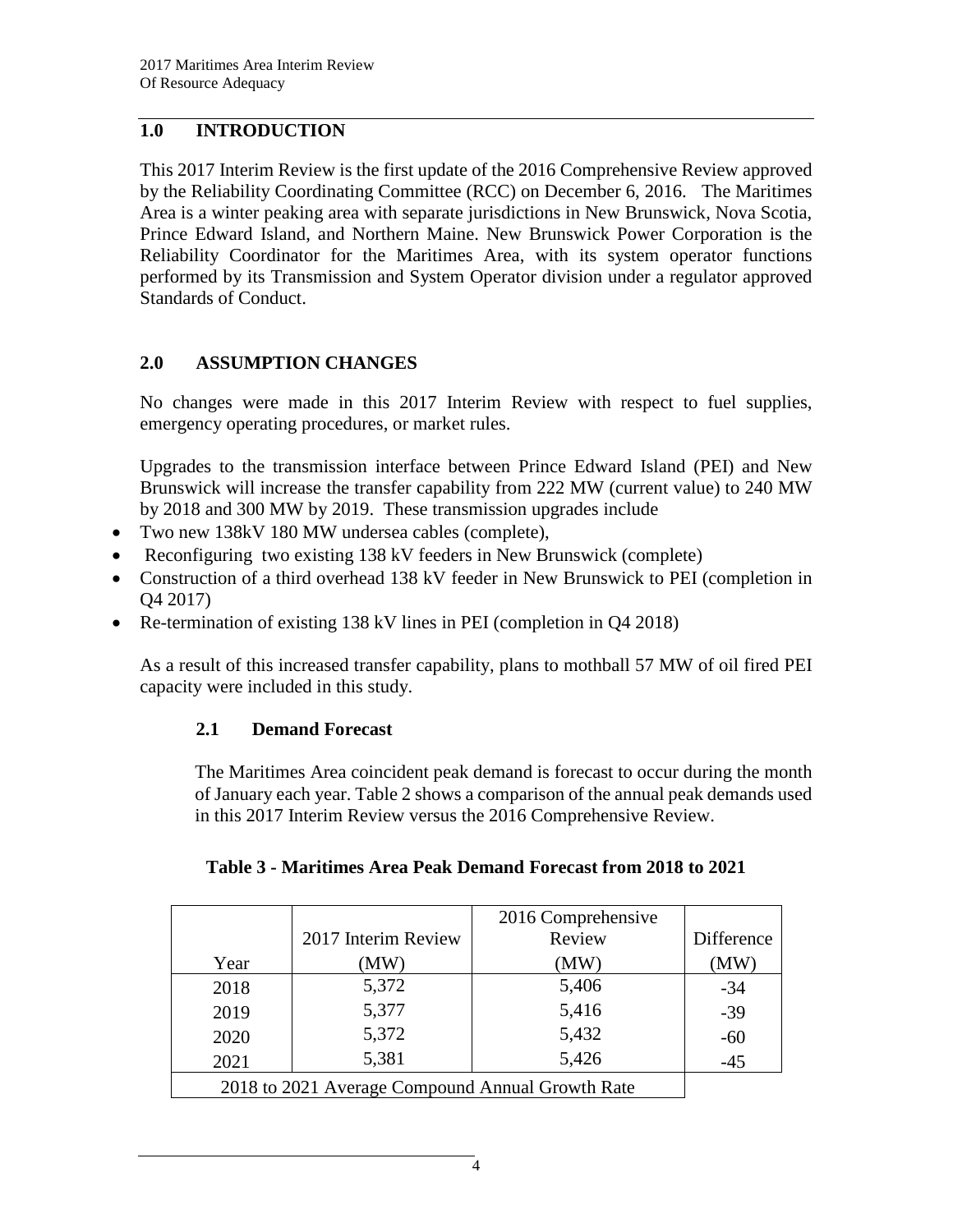|--|

Forecast peak demand in the Maritimes Area is effectively flat over the period of this 2017 Interim Review and practically unchanged from the 2016 Comprehensive Review.

#### <span id="page-6-0"></span>**2.2 Resources and Sales**

Resource and external sales changes for this 2017 Interim Review versus the 2016 Comprehensive Review include the following:

- PEI's plans to mothball 57 MW of oil fired steam generator capacity by January 2019 were included in this study.
- About 20 MW of Houlton Water load is expected to be transferred from Northern Maine to the New Brunswick sub-area during late 2019.
- Installation of an 18 MW diesel generator in PEI in January 2021.
- Short term external sales of 114 MW, 110 MW and 69 MW were modeled for 2019, 2020, 2021 respectively. Sales are netted against resources.

<span id="page-6-2"></span>Table 3 shows the year by year January resources forecast for this 2017 Interim Review compared to the 2016 Comprehensive Review.

| Year | 2017 Interim Review     |      | 2016 Comprehensive Review |              |      | Difference |        |
|------|-------------------------|------|---------------------------|--------------|------|------------|--------|
|      | (MW, with on-peak wind) |      | (MW, with on-peak wind)   |              |      | (MW)       |        |
|      | Conventional            | Wind | Total                     | Conventional | Wind | Total      | Total  |
| 2018 | 6,926                   | 493  | 7,419                     | 6,922        | 496  | 7,418      |        |
| 2019 | 6,723                   | 499  | 7,222                     | 6,803        | 496  | 7,299      | $-77$  |
| 2020 | 6,770                   | 499  | 7,269                     | 6,958        | 496  | 7,454      | $-185$ |
| 2021 | 6,828                   | 499  | 7,327                     | 6,958        | 496  | 7,454      | $-127$ |

#### **Table 4 - Maritimes Area Resources Forecast for 2018 to 2021**

Conventional resources in Table 3 are from the peak load month of January of each year and include installed generation, contracted external purchases (added) and sales (netted), and tie benefits of 300 MW (see Section 3.5 below). Wind capacity used in Table 3 is the total amount of wind generation modeled during the hour of the Maritimes Area coincident peak load based on the load shape used for the LOLE calculations. Because of the variability of wind from hour to hour, this does not represent the effective load carrying capability or capacity value of the wind resources. Forecast hourly wind generation capacity is netted against hourly loads for LOLE analysis.

#### <span id="page-6-1"></span>**2.3 Comparison of Forecast and Required Reserve**

The Maritimes Area uses a 20% reserve criterion for planning purposes. This criterion is not mandated but has historically resulted in levels of reserve that are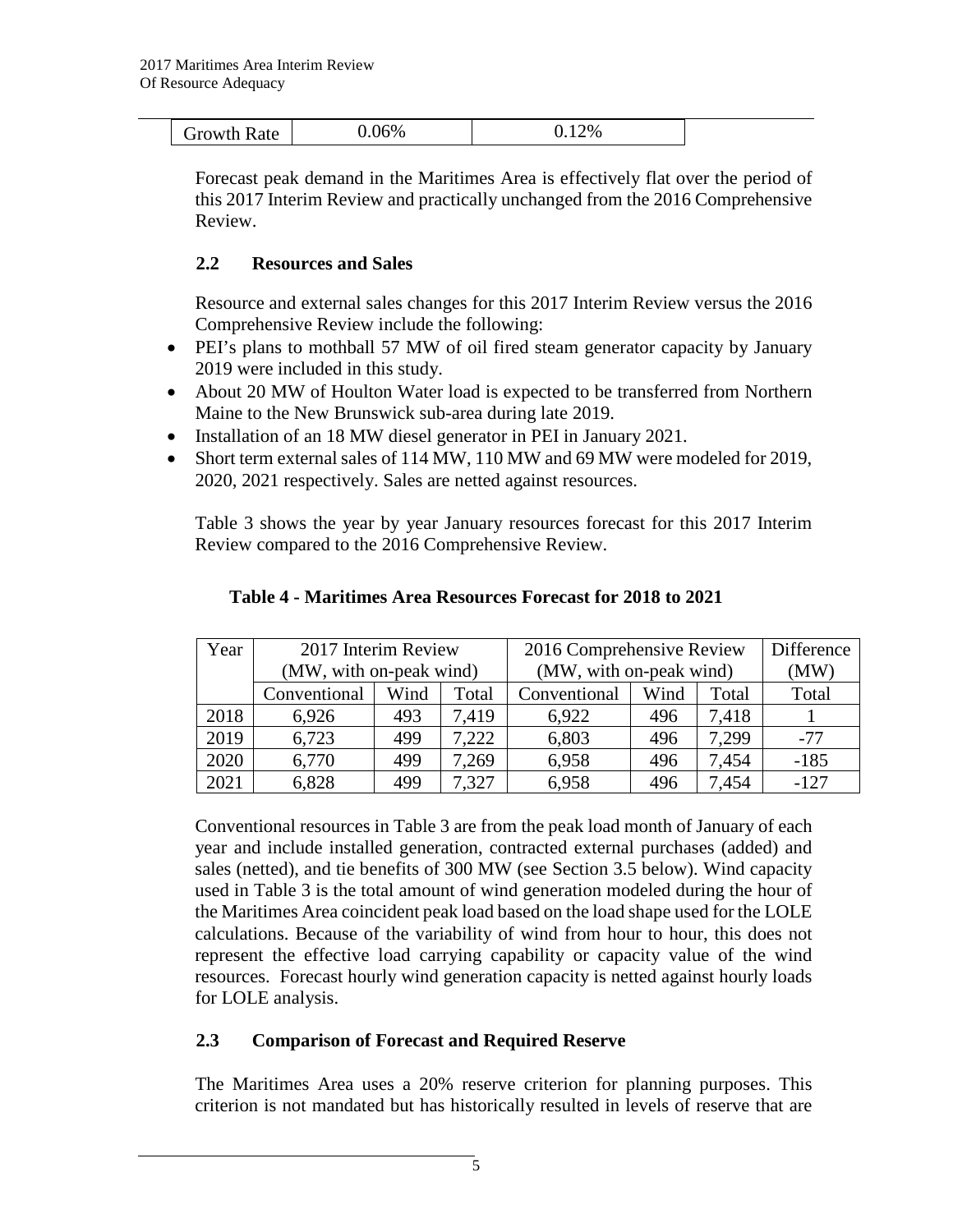closely correlated to the reserve levels necessary to meet the NPCC resource adequacy criterion. A close correlation between this 20% reserve criterion and NPCC's LOLE criterion of not more than 0.1 days per year of load losses due to resource deficiencies was established in the 2016 Comprehensive Review. Table 4 shows annual values for the forecast, minimum and required reserves at 20%. In each year of this 2017 Interim Review, the forecast reserve exceeds the 20% required reserve criterion.

| Year | Forecast | Peak  | Inter. | Forecast |      | Minimum   |      | Required |      |
|------|----------|-------|--------|----------|------|-----------|------|----------|------|
|      | Capacity | Load  | Load   | Reserve  |      | Reserve   |      | Reserve  |      |
|      | (MW)     | (MW)  | MW)    | MW       | $\%$ | <b>MW</b> | $\%$ | MW       | $\%$ |
| 2018 | 7,419    | 5,372 | 263    | 2,310    | 45   | 2,085     | 45   | 1,022    | 20   |
| 2019 | 7,222    | 5,377 | 263    | 2,107    | 41   | 2,010     | 41   | 1,023    | 20   |
| 2020 | 7,269    | 5,372 | 262    | 2,159    | 42   | 2,036     | 41   | .022     | 20   |
| 2021 | 7,327    | 5,381 | 262    | 2,208    | 43   | 2,075     | 42   | 1,024    | 20   |

<span id="page-7-1"></span>**Table 5 - Forecast, Minimum, and Required Reserve - January 2018 to 2021**

Forecast Reserve  $(\% )$  = [Forecast Capacity – (Peak Load – Inter. Load)]\*100% (Peak Load – Inter. Load)

Minimum Reserve  $%$  = Min. of Hourly [Capacity – (Load – Inter. Load)]\*100% (Load – Inter. Load)

Forecast wind generation outputs during the Maritimes Area peak load hour are used for the forecast capacity totals in Table 4. Hour by hour reserve values are used for the minimum reserve calculations.

# <span id="page-7-0"></span>**2.4 Interconnection Tie Benefits**

In this 2017 Interim Review, 300 MW of interconnection tie benefits from New England are assumed. These tie benefits are based on a 2011 decision by the New Brunswick Market Advisory Committee to recognize the lowest historical Firm Transmission Capacity posted from summer peaking New England to winter peaking New Brunswick since the commissioning of the second 345 kV tie between these systems in December 2007. This is unchanged from the 2016 Comprehensive Review. In the CP-8 report *Review of Interconnection Assistance Reliability Benefits (December 31, 2015, Approved by RCC March 2, 2016)* the "As Is" estimated tie benefit potential for the Maritimes Area is 702 MW and 1012 MW for the years 2016 and 2020 with an export of 200 MW modeled in both test years. Based on this study, the 300 MW of tie benefits assumed for this 2017 Interim Review is conservative.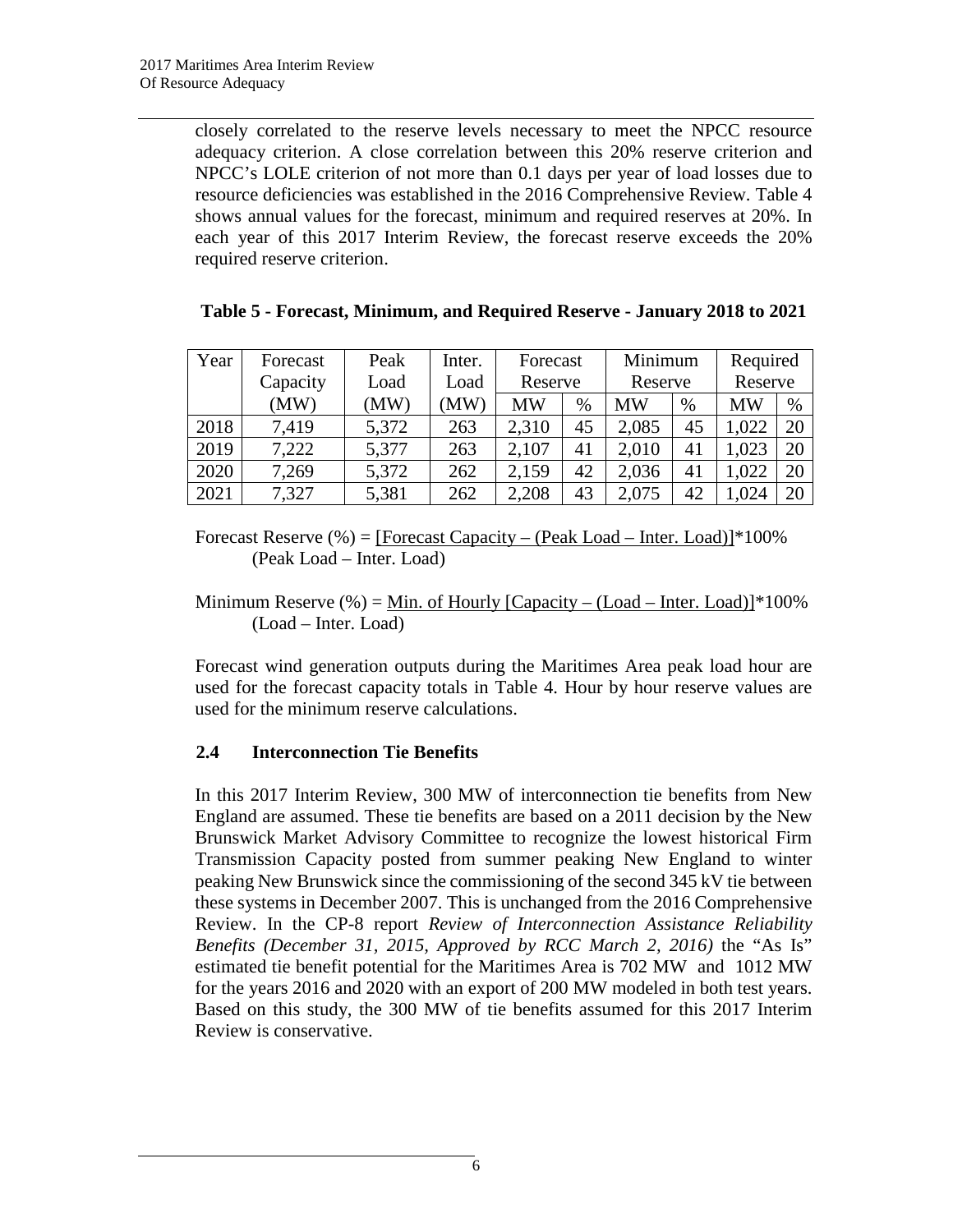# <span id="page-8-0"></span>**2.5 Support from External Interconnections**

For the purposes of this 2017 Interim Review, interconnection support from neighbouring NPCC Areas was limited to 300 MW of tie benefits for all years. In addition, beginning in mid-2020, 153 MW of firm contracted capacity is expected to be available from a new 500 MW Maritimes Area HVDC link with Newfoundland and Labrador. This added external support will offset the simultaneous retirement of the same amount of coal fueled capacity in Nova Scotia. Non-firm capacity from Newfoundland and Labrador was not modeled.

### <span id="page-8-1"></span>**3.0 FUEL SUPPLIES**

The 2016 Comprehensive Review showed that the Maritimes Area has a diversified mix of resources such that there is not a high degree of reliance upon any one type or source of fuel. This diversified resource mix is unchanged for this 2017 Interim Review.

Generation fueled solely by natural gas accounts for just 7% of Maritimes Area capacity resources with supply options that include local shale gas fields, eastern off-shore production, western pipelines, and a liquefied natural gas receiving and re-gasification terminal. These supply options help to significantly reduce the exposure of the Maritimes Area to natural gas fuel disruptions.

# <span id="page-8-2"></span>**4.0 LOLE RESULTS**

Area load and capacity projections from 2018 to 2021 for this 2017 Maritimes Area Interim Review of Resource Adequacy are little changed from those predicted for the 2016 Comprehensive Review resulting in LOLE values that are practically the same.

A summary of the Maritimes Area LOLE values from 2018 to 2021 is shown in Table 5 below. All LOLE values for this 2017 Interim Review meet the NPCC resource adequacy criterion.

<span id="page-8-3"></span>

| Year | 2017 Interim Review | 2016 Comprehensive Review |
|------|---------------------|---------------------------|
|      | (days/year)         | (days/year)               |
| 2018 | 0.003               | 0.003                     |
| 2019 | 0.004               | 0.003                     |
| 2020 | 0.004               | 0.003                     |
| 2021 | 0.006               | 0.004                     |

#### **Table 6 - Maritimes Area LOLE Values from 2018 to 2021**